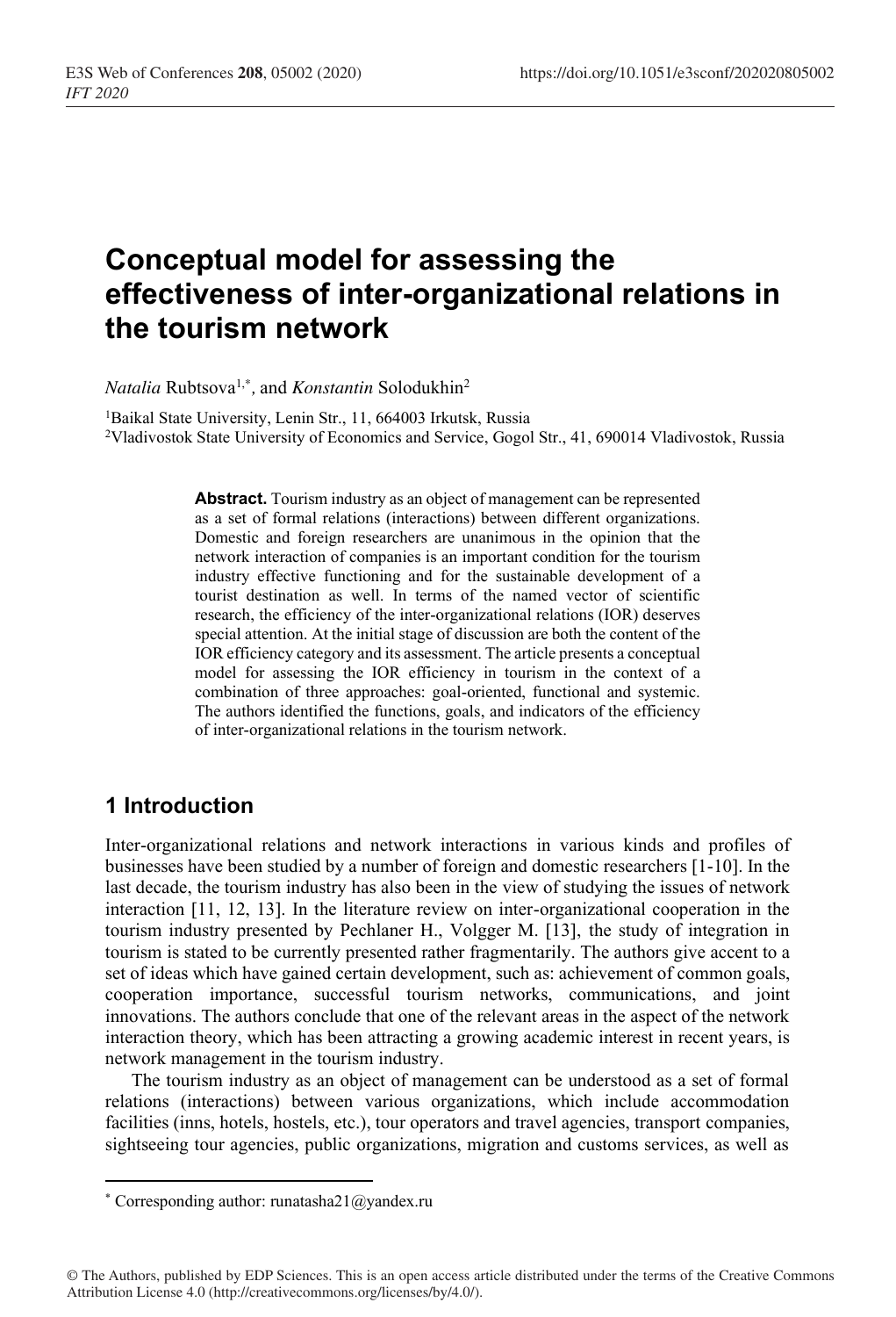other entities directly and indirectly related to tourism. Inter-organizational relations (generally abbreviated as IOR in foreign sources) represented by such forms of interaction as association, alliance and cooperation [14] provide their participants with certain benefits: sharing resources, staff training, knowledge exchange, cost reduction in marketing and PR activities, and performance of management functions. In addition, effective IORs in the tourism network ensure the achievement of common strategic goals and quantitative and/or qualitative synergistic effects of certain territories where the tourism network operates [3]: local population employment, sustainable competitive advantage, development of the territory (tourist destination), and environmental problem solving.

According to the unanimous opinion of domestic and foreign researchers, the network interaction is one of the important conditions for the tourism network effective functioning. Its study in the managerial aspect is becoming an urgent research area. In terms of the named vector of scientific research, the assessment of the IOR efficiency deserves special attention. The subject of this article is the issue of assessing the IOR efficiency in the tourism network.

## **2 Materials and Methods**

Yet many works have been devoted to the study of the IOR efficiency, the very concept of it still does not have a generally accepted definition. Indicating this notion, researchers use a whole range of related terms: "effectiveness", "efficiency", and "productivity". The terms are applied to inter-firm relations without preliminary discussion of when this usage is excusable. Currently, there are several points of view on the IOR efficiency interpretation. In particular, Russian authors [15] define it as "satisfaction of the interacting parties with the perceived values of the result indicators". Foreign researchers use the term "relationship quality" [16, 17, 18, 19]. In literature, similar definitions can be named differently: "strength," "success," "value," and "effectiveness" of relationships. The authors of this article adhere to the point of view of a goal-oriented approach to the IOR efficiency concept. According to this approach, the IOR efficiency is the degree to which the development goals of these relations characterizing the contribution to the creation of sustainable competitive advantages of interacting organizations are achieved.

To date, a significant number of models and methods have been proposed to assess the IOR efficiency. They use both separate indicators and multi-parameter scales and systems corresponding to a particular configuration or a concept of relationships. The most frequent measured characteristics are trust and satisfaction [17, p. 355], loyalty [18], intention to continue the relationships [19]. Summarizing the development results of domestic and foreign researchers, the IOR efficiency can be stated as a complex category with a significant number of various characteristics. That statement requires a systematic approach to the IOR efficiency assessment. A. Walter et al. [20, 21] proposed the functional approach, which also deserves attention. The approach interprets the IOR efficiency through a number of direct and indirect functions reflecting various value aspects of relationships. In our opinion, the functional approach provides a wide range of possibilities for its use. For instance, it is possible to apply the model of relationship functions to detail the contribution of the relationships to the financial results of activities of companies belonging to the alliance; it is also possible to justify the goals of inter-organizational relations development.

# **3 Results**

Summarizing the available developments on the issue studied and taking into account the ideas of the goal-oriented, functional and systemic approaches, the authors have formed a list of indicators for assessing the performance of certain functions and achieving the goals of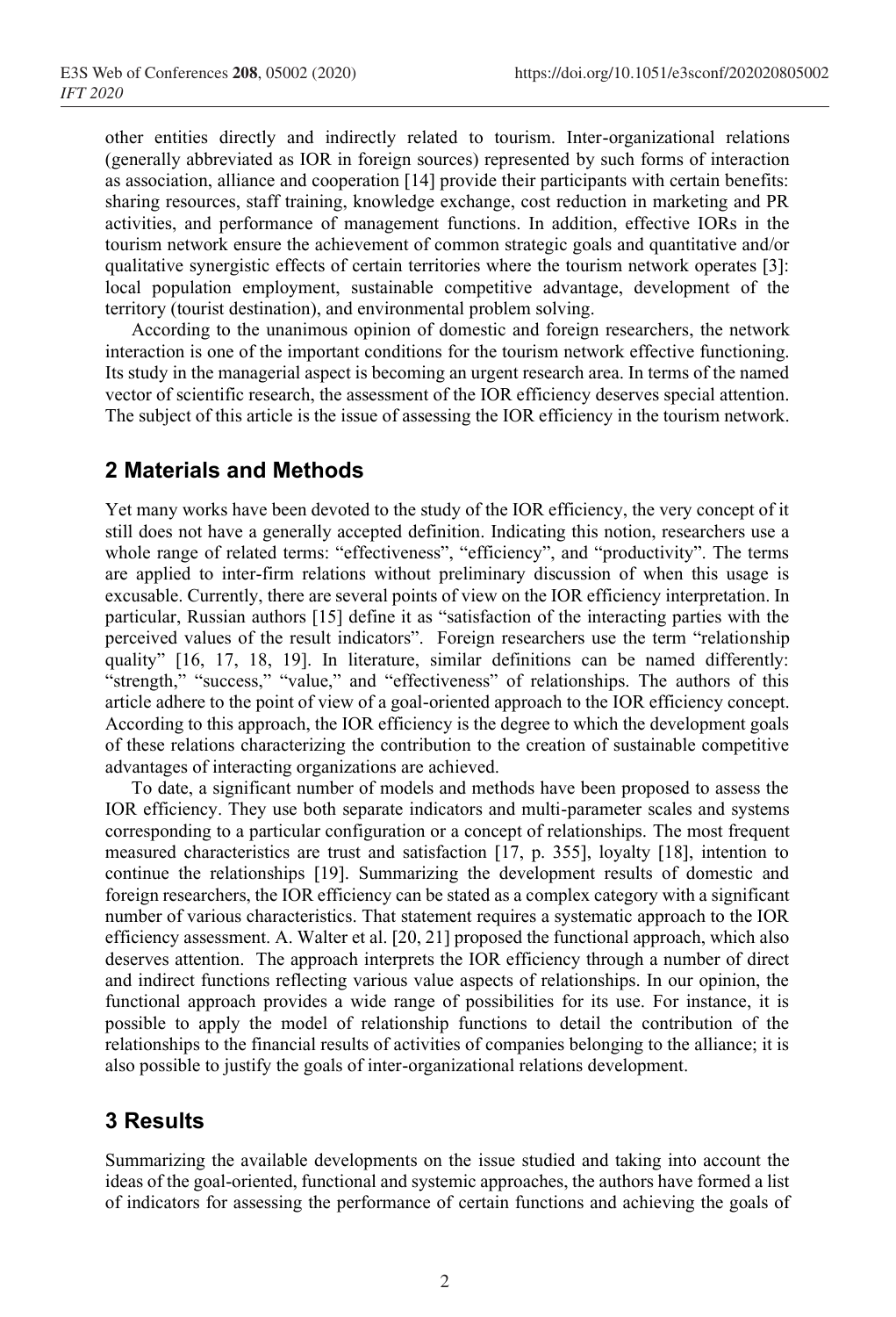the tourism network relations (Table 1). The presented functions of relations seem to allow deepening and clarifying the idea of "the efficiency of inter-organizational tourist network relations". The named idea is a "complex (integral) characteristic that determines the mutual purposefulness of parties involved to achieve tourist network development goals of relations and their contribution to the creation of sustainable competitive advantages".

| <b>Table 1.</b> Relationship functions and examples of performance indicators of inter-organizational |  |  |  |
|-------------------------------------------------------------------------------------------------------|--|--|--|
| interaction in the tourist network                                                                    |  |  |  |

| <b>Function</b><br>relations | <b>Purpose</b><br>development<br>relations       | <b>Indicators</b>                                                                                                                                                          | The nature of<br>the purpose<br>and indicator |
|------------------------------|--------------------------------------------------|----------------------------------------------------------------------------------------------------------------------------------------------------------------------------|-----------------------------------------------|
| Profit-<br>making            | Profit<br>maximization                           | Net profit<br>Profitability (return on invested and tied<br>capital)                                                                                                       | Monetary                                      |
| Market<br>development        | Expanding<br>market share                        | Marketing costs<br>The expansion of the customer base                                                                                                                      | Monetary                                      |
| Personnel<br>development     | Reducing the<br>cost of personnel<br>management  | Search, training and personnel<br>adaptation costs                                                                                                                         | Monetary                                      |
| Development<br>management    | Reduced<br>management<br>costs                   | The cost of performing management<br>functions (access to information about<br>customers, competitors, new products,<br>new needs)                                         | Monetary                                      |
| Development<br>innovation    | Creation of<br>innovations                       | Joint development of tourism products<br>Reduced development time and launch<br>of new tourism products                                                                    | Non-monetary                                  |
| Quality of<br>relations      | Increased<br>commitment and<br>trust in partners | Reliability of partners<br>Stable relationship<br>Long-term relationship<br>Equality of partners<br>Fairness of relationship<br>Personalization (flexibility) of relations | Non-monetary                                  |

Note: developed by the authors

In the offered list (table 1), the indicators characterizing the IOR efficiency in the tourist network were selected in accordance with the logic of the implementation of the functions presented and the achievement of the corresponding development goals of relations. For instance, the implementation of the "profit" function logically corresponds with the "profit maximization" goal. The use of the "net profit" or "profitability" indicators in this case is appropriate and expedient. On the ground of the authors' definition of the tourist network IOR efficiency idea as well as on the ground of the described functions and development goals of relations, an appropriate conceptual model can be formed (fig.1).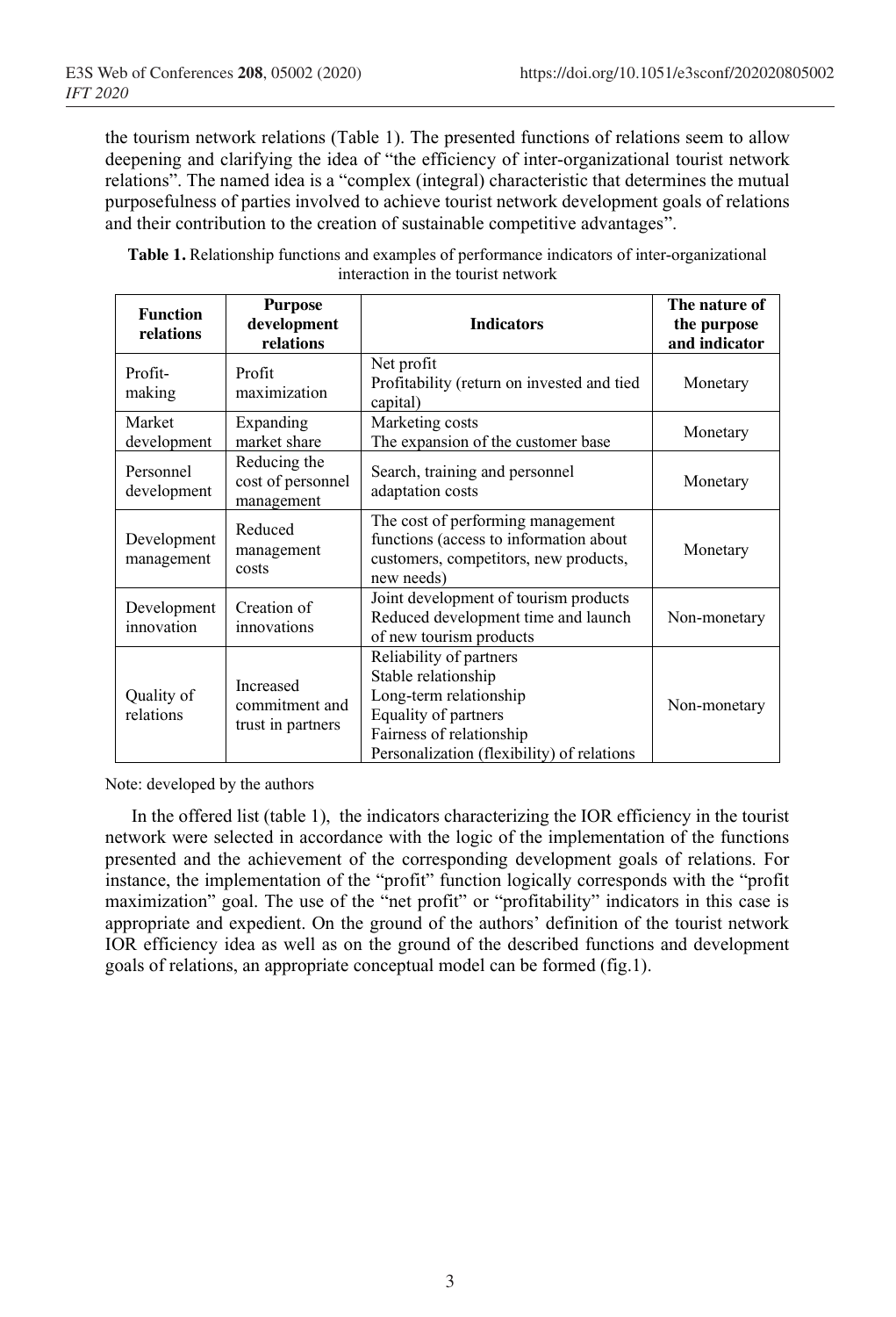

**Fig. 1.** Conceptual model for assessing the effectiveness of inter-organizational relations in the tourist network (developed by the authors)

In the given list of indicators (table 1), a group of non-monetary indicators that reflect the implementation of the "relationship quality" function deserves special justification. This term was first introduced in the research of marketing services [16]. Later, there were various examples of this idea operationalisation. The most common interpretation of the "relationship quality" contains a certain set of characteristics, such as alignment of interests, joint problem solving, trust, satisfaction, commitment, perceived value, etc. This paper authors hold to the view presented in [19, 22, 23], according to which the quality of relations is a derivative of three key characteristics: trust, commitment, and satisfaction. In accordance with this approach, the authors define the goal of the relationship quality function implementing as increasing relationship satisfaction, trust, and commitment to tourism network partners. The authors believe that network members strive to develop relations with those entities cooperation with which causes greater satisfaction, trust, and commitment. However, the concepts of satisfaction, commitment and trust are many-sided and require additional specification. To demonstrate the creation of relation quality goals, the authors offer a set of six indicators: 1) stability, 2) continuity, 3) fairness and 4) personification (flexibility) of relations, 5) reliability and 6) equality of partners. Let us consider them in further detail.

We define **reliability** as a basic condition for trust formation between tourist network partners. Reliability is "the confidence of firm A in the reliability of firm B and the assurance of firm A that the actions of firm B will not intentionally lead to negative consequences for firm A" [24]. Ultimately, reliability forms trust among partners and is one of the key competitiveness factors of companies.

According to Morgan R., Hunt S. [25], relationship satisfaction leads to commitment in interaction with a specific partner. The commitment is defined as an effort to retain mutual relations or certain activities which are of high account for a company. It is characterized by continuity and stability (steadiness) in mutual relations and implies both the social involvement and the resource usage to maintain inter-firm relations. As a result of the increasing value created together with partners and strengthening personal ties, companies get economic and social advantages in the market. Therefore, continuity and stability can be affirmed to be fundamental derivatives of satisfaction with the relations of tourism network partners and with the resulting commitment.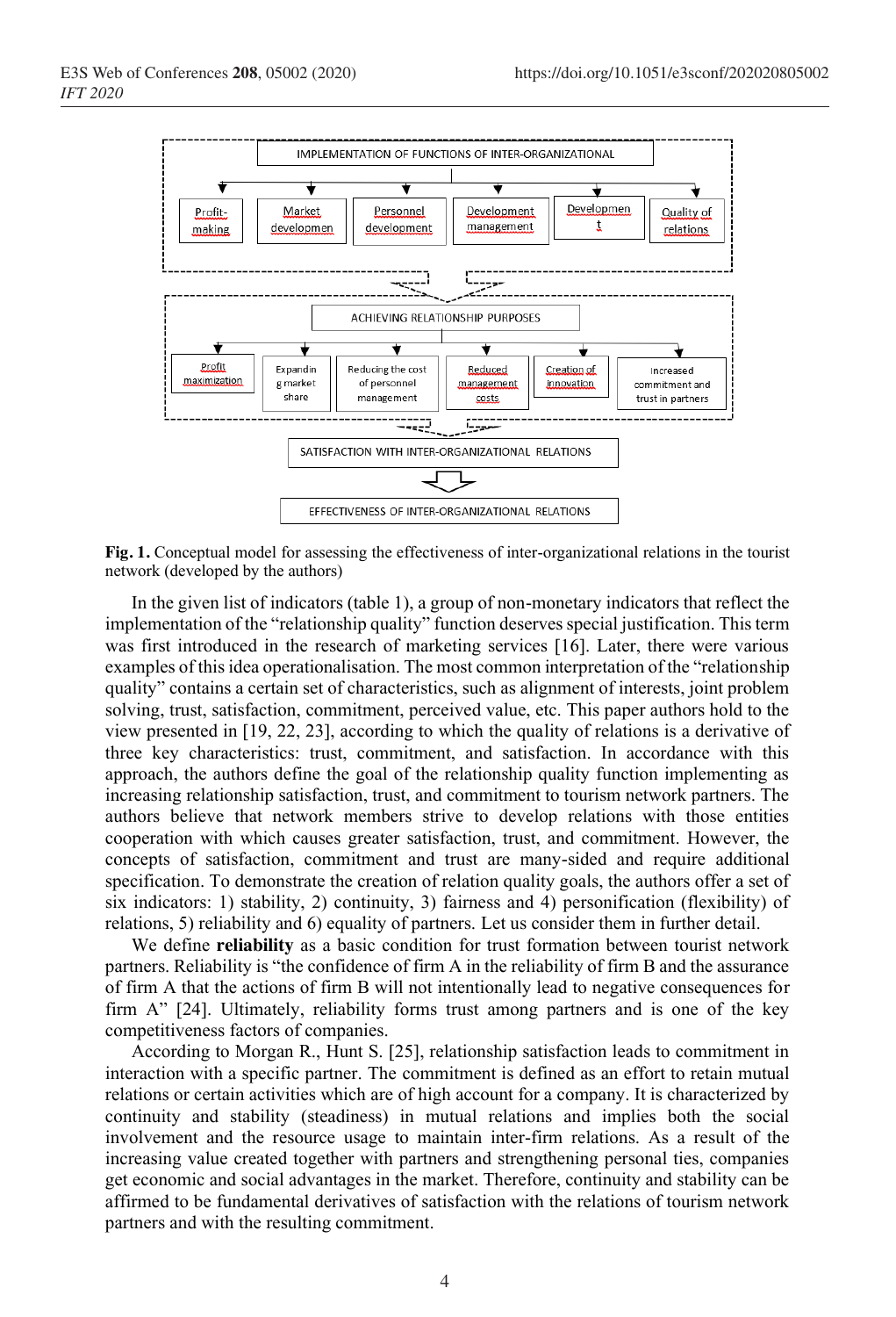Fairness (profitability) of relations and equality of tourist network partners are also important conditions for achieving mutually beneficial cooperation, solving emerging problems and building a constructive dialogue between alliance members. Dependence on a partner leading to unfairness in relations can be viewed by a company as a fairly significant risk. Consequently, it can cause unwillingness to maintain and develop any relations. Thus, fair (mutually beneficial) and equal cooperation reinforce each other and lead to increased satisfaction with the relations.

In our opinion, personification of relations is a condition for the formation of commitment to a partner. It is predetermined by an increase in the level of heterogeneity and variety of forms of emerging relations between partners. The level depends on resources, strategy, and characteristics of companies. It is increased in the process of their adaptation to each other arising from long-lasting cooperation.

### **4 Conclusions**

The paper presents a conceptual model for assessing the efficiency of inter-organizational relations in the tourism network. The authors have identified the functions, goals and indicators that characterize the IOR efficiency in the tourism network. The model presented demonstrates the interrelation between the efficiency and quality of inter-organizational relations. Special attention is paid to the characteristics of the relation quality components.

In addition, the issue of working out the integral indicator of the IOR efficiency (as well as the indicators included) deserves special attention when assessing the IOR efficiency in the tourism network with the help of the combination of goal-oriented, functional and systemic approaches. In particular, the BSC (balanced scorecard) and the SCOR (supply chain operations-reference model) model, which logic of the formation is widely used by researchers in supply chain management, can serve as the basis for the integral indicator formation. There is obvious academic interest in the development of various kinds of systems for assessing the IOR efficiency. As a result of this interest, varieties of proposals have appeared recently in this field. Notwithstanding, the issues under consideration are still insufficiently developed in the tourism industry. Therefore, this fact actualizes their further deepening and development.

### **References**

- 1. K. Mason, P. Doyle, V. Wong, Ind Mark Manage, **35** (2006)
- 2. M. Emiliani, Sup. Chain Man., **8** (2003)
- 3. N. Rubtsova, Word Econ Manage, 4 (2018)
- 4. N. Rubtsova, Tomsk St Univ J Econ, 50 (2020)
- 5. N. Rubtsova, J Volg St Uni Econ, **22** (2020)
- 6. V. Samarukha, Com Telecom Contr, **3** (2012)
- 7. L. Sanina, Baik Res J, **3** (2014)
- 8. T. Svetnik, T. Bubaeva, Baik Res J, **5** (2011)
- 9. O. Chepinoga, M. Solodkov, A. Semenova, Baik Res J, **3** (2017)
- 10. O. Chistyakova, Bul Baik St Univ, **3** (2012)
- 11. M. Augustyn, T. Knowles, Tour. Manag. **21** (2004)
- 12. A. Morrison, P. Lynch, N. Johns, Int J Contemp Hosp Manage, **16** (2004)
- 13. H. Pechlaner, M. Volgger, Int J Cont Hosp Manage, **24** (2012)